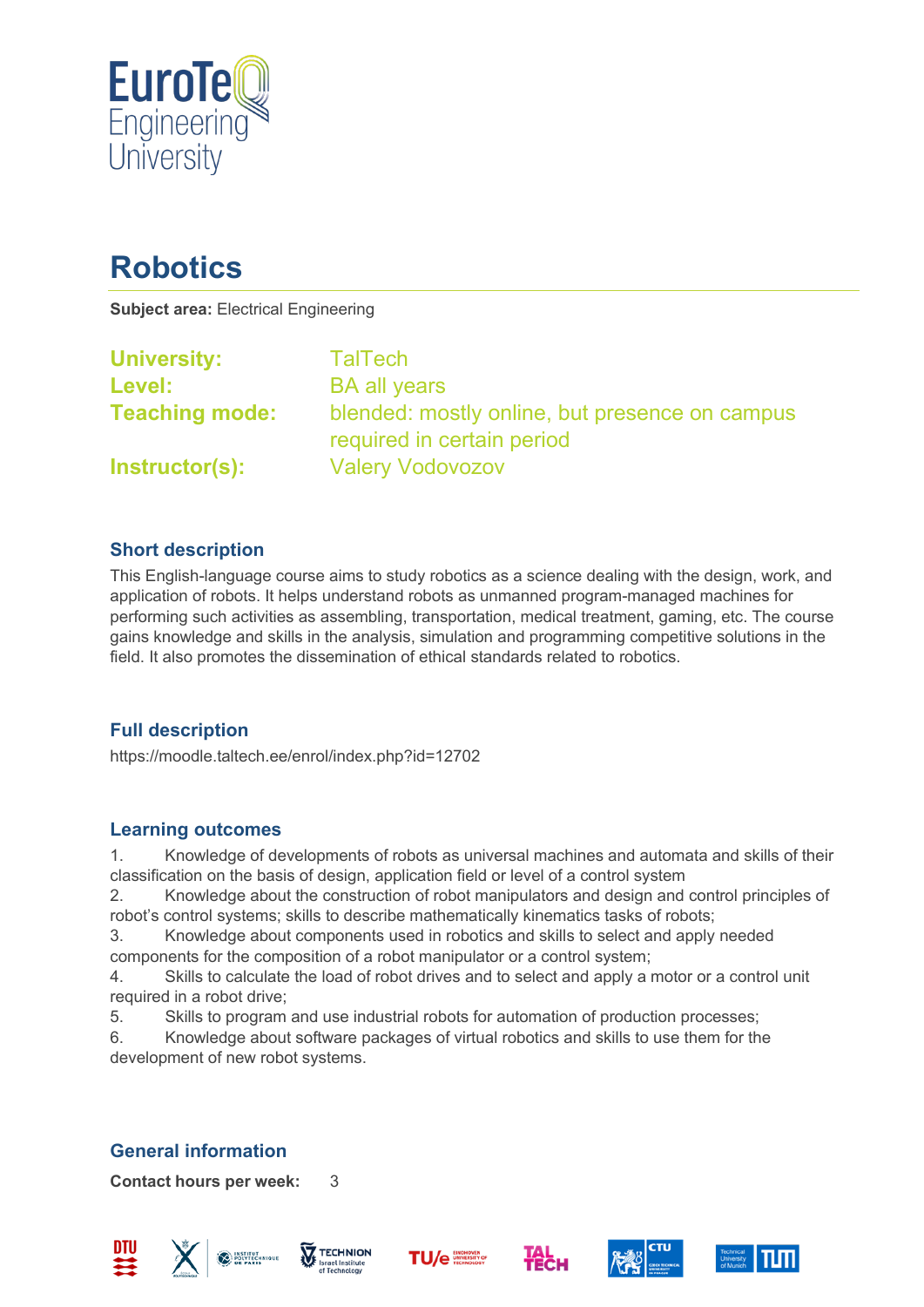

| <b>Total workload:</b><br><b>ECTS credits:</b><br>Language: | 156 (in student hours for the whole course)<br>6<br>English                                                             |  |
|-------------------------------------------------------------|-------------------------------------------------------------------------------------------------------------------------|--|
| <b>Course start date:</b>                                   | 29 September 2022                                                                                                       |  |
| Course end date:                                            | 15 January 2023                                                                                                         |  |
| Add. info about start date:                                 |                                                                                                                         |  |
| <b>Weekly teaching day/time:</b>                            |                                                                                                                         |  |
| Time zone:                                                  | CET +1 (Estonia, Israel)                                                                                                |  |
| <b>Further information:</b>                                 |                                                                                                                         |  |
| <b>Prerequisites:</b>                                       | basic knowledge of algebra, geometry, matrix calculations, and<br>1.<br>differential calculus;                          |  |
|                                                             | 2.<br>basic knowledge of physics, at least mechanics, electricity, and<br>optics;                                       |  |
|                                                             | 3.<br>computer proficiency at the level of a qualified end user and<br>knowledge of office tools and computer graphics; |  |
|                                                             | basic skill in programming, at least Basic language and operating<br>4.<br>systems.                                     |  |
| <b>Activities and methods:</b>                              | Lectures, Lab-work, Self-study, Exercises                                                                               |  |
| Presence on campus:                                         | Lab works, 1 week in December                                                                                           |  |

## **Final examination**

| Form:                        | assignment      |
|------------------------------|-----------------|
| Date:                        | 15 January 2023 |
| <b>Location/format:</b>      | online          |
| <b>Re-sit possibility:</b>   | yes             |
| <b>Transcript available:</b> | end of semester |
| Add. info/requirements:      | Bonus system    |

#### **Registration**

To register for this course, follow the registration requirements of your **home university** as specified here: [www.euroteq.eu/courses-registration.](http://www.euroteq.eu/courses-registration)